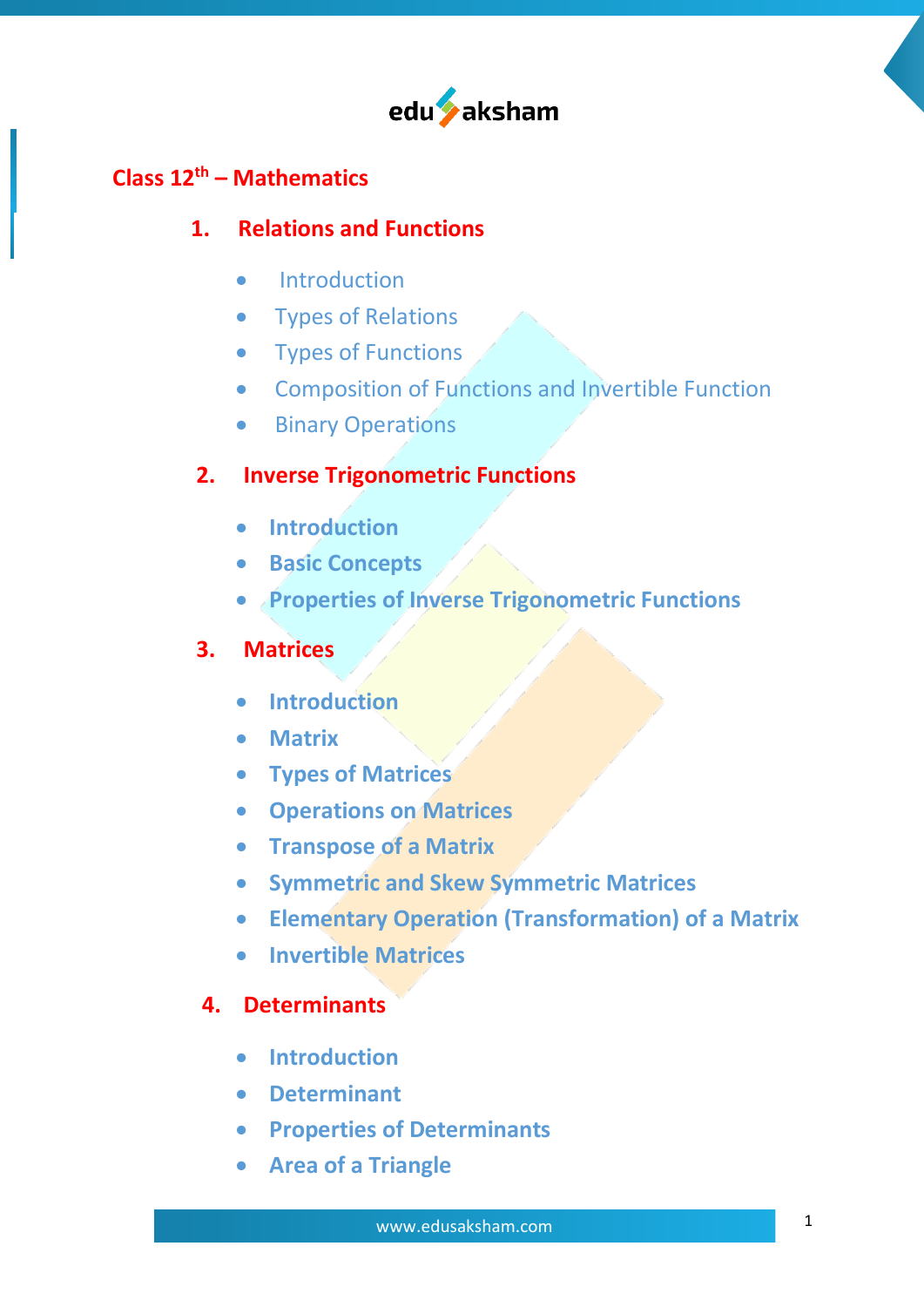- **Minors and Cofactors**
- **Adjoint and Inverse of a Matrix**
- **Applications of Determinants and Matrices**

### **5. Continuity and Differentiability**

- **Introduction**
- **Continuity**
- **Differentiability**
- **Exponential and Logarithmic Functions**
- **Logarithmic Differentiation**
- **Derivatives of Functions in Parametric Forms**
- **Second Order Derivative**
- **Mean Value Theorem**

# **6. Application of Derivatives**

- **Introduction**
- **Rate of Change of Quantities**
- **Increasing and Decreasing Functions**
- **Tangents and Normals**
- **Approximations**
- **Maxima and Minima**

# **7. Integrals**

- **Introduction**
- **Integration as an Inverse Process of Differentiation**
- **Methods of Integration**
- **Integrals of some Particular Functions**
- **Integration by Partial Fractions**
- **Integration by Parts**
- **Definite Integral**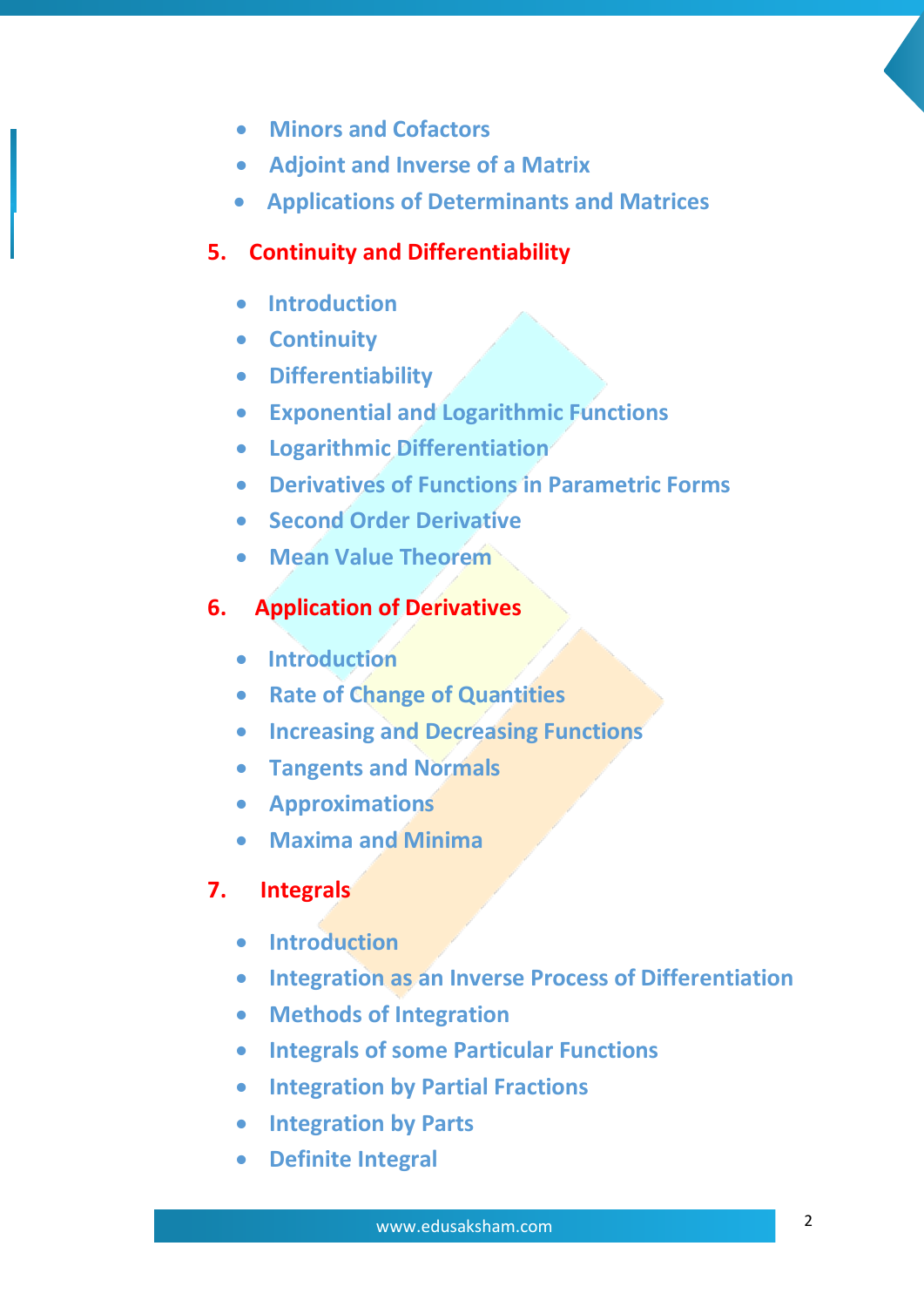- **Fundamental Theorem of Calculus**
- **Evaluation of Definite Integrals by Substitution**
- **Some Properties of Definite Integrals**

### **8. Application of Integrals**

- **Introduction**
- **Area under Simple Curves**
- **Area between Two Curves**

# **9. Differential Equations**

- **Introduction**
- **Basic Concepts**
- **General and Particular Solutions of a Differential Equation**
- **Formation of a Differential Equation whose General Solution is given**
- **Methods of Solving First order, First Degree Differential Equations**

# **10. Vector Algebra**

- **Introduction**
- **Some Basic Concepts**
- **Types of Vectors**
- **Addition of Vectors**
- **Multiplication of a Vector by a Scalar**
- **Product of Two Vectors**

# **11. Three Dimensional Geometry**

- **Introduction**
- **Direction Cosines and Direction Ratios of a Line**